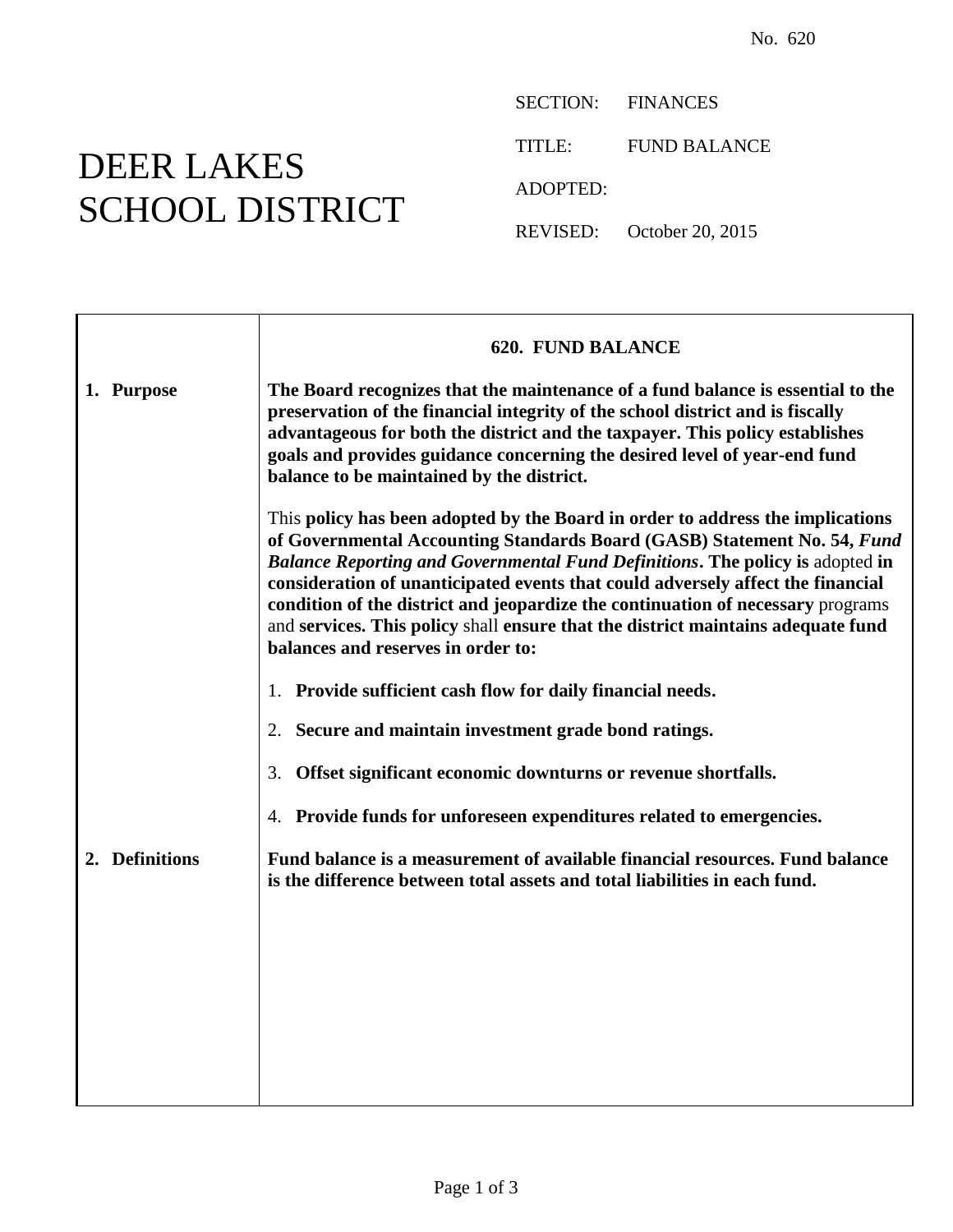|                         | GASB Statement 54 distinguishes fund balance between amounts that are<br>considered nonspendable, such as fund balance associated with inventories, and<br>other amounts that are classified based on the relative strength of the<br>constraints that control the purposes for which specific amounts can be spent.<br>Beginning with the most binding constraints, fund balance amounts shall be<br>reported in the following classifications:                                                                                                                                                                                         |
|-------------------------|------------------------------------------------------------------------------------------------------------------------------------------------------------------------------------------------------------------------------------------------------------------------------------------------------------------------------------------------------------------------------------------------------------------------------------------------------------------------------------------------------------------------------------------------------------------------------------------------------------------------------------------|
|                         | <b>Restricted - amounts limited by external parties, or legislation</b> (e.g., debt<br>covenants and grants).                                                                                                                                                                                                                                                                                                                                                                                                                                                                                                                            |
|                         | Committed - amounts limited by Board policy or Board action (e.g., future<br>anticipated costs). Action must be taken by the Board to commit fund balance<br>for the designated purpose prior to the end of the fiscal year.                                                                                                                                                                                                                                                                                                                                                                                                             |
|                         | Assigned - amounts that are intended for a particular purpose (e.g., rate<br>stabilization fund or segregation of an amount to be used at some time in the<br>future). Generally, balances in special revenue funds or capital project funds will be<br>designated as assigned.                                                                                                                                                                                                                                                                                                                                                          |
|                         | Unassigned - amounts available for consumption or not restricted in any<br>manner.                                                                                                                                                                                                                                                                                                                                                                                                                                                                                                                                                       |
| 3. Authority            | An official Board resolution shall be required to establish, modify or rescind a<br>commitment of fund balance.                                                                                                                                                                                                                                                                                                                                                                                                                                                                                                                          |
| <b>Guidelines</b><br>4. | The school district will strive to maintain an unassigned general fund balance of<br>not less than five percent $(5%)$ and not more than eight percent $(8%)$ of the<br>budgeted expenditures for that fiscal year.                                                                                                                                                                                                                                                                                                                                                                                                                      |
|                         | The total fund balance, consisting of several portions including restricted,<br>committed, assigned and unassigned, may exceed Eight percent (8%).                                                                                                                                                                                                                                                                                                                                                                                                                                                                                       |
|                         | If the unassigned portion of the fund balance falls below the threshold of five<br>percent (5%) of budgeted expenditures, the Board will pursue options for<br>increasing revenues and decreasing expenditures, or a combination of both<br>until five percent (5%) is attained. If the unassigned portion of the fund balance<br>exceeds eight percent (8%) of budgeted expenditures for that fiscal year, the<br>Board may utilize a portion of the fund balance by appropriating excess funds<br>for expenditures. The goal shall be to use any excess fund balance for nonrecurring<br>expenditures; not for normal operating costs. |
|                         |                                                                                                                                                                                                                                                                                                                                                                                                                                                                                                                                                                                                                                          |